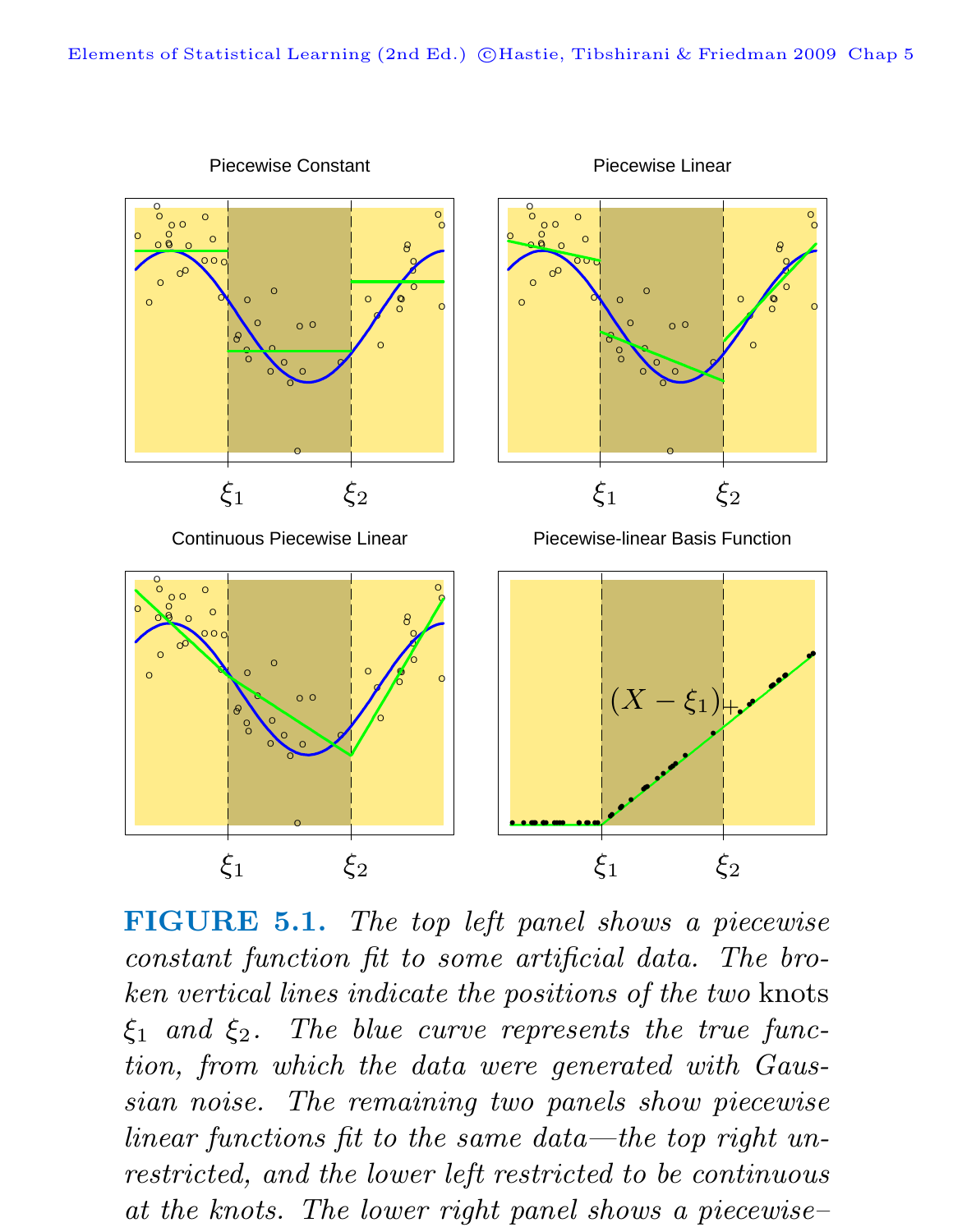

## Piecewise Cubic Polynomials

**FIGURE 5.2.** A series of piecewise-cubic polynomials, with increasing orders of continuity.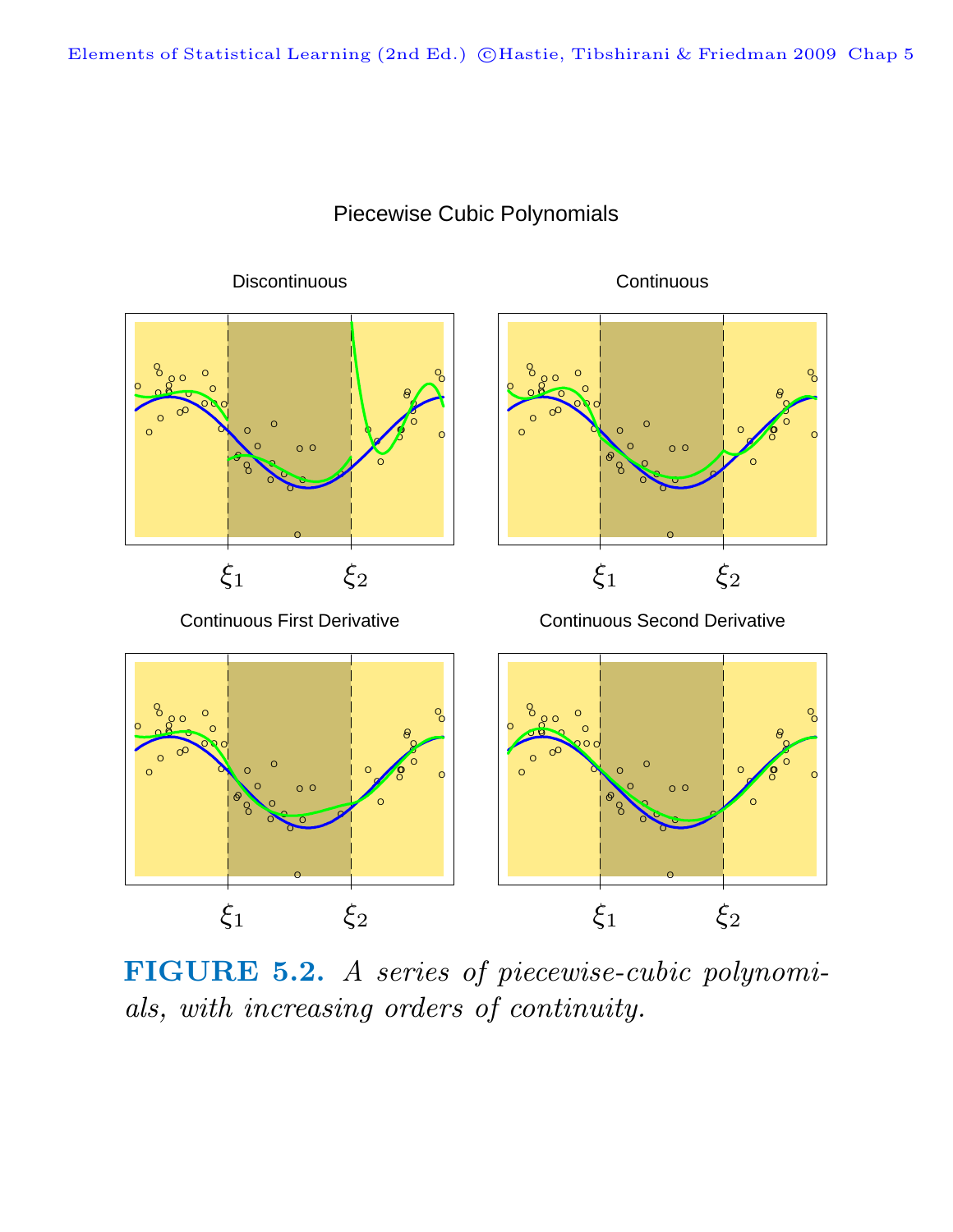

**FIGURE 5.3.** Pointwise variance curves for four different models, with X consisting of 50 points drawn at  $random from U[0, 1], and an assumed error model with$ constant variance. The linear and cubic polynomial fits have two and four degrees of freedom, respectively, while the cubic spline and natural cubic spline each have six degrees of freedom. The cubic spline has two knots at 0.33 and 0.66, while the natural spline has boundary knots at 0.1 and 0.9, and four interior knots uniformly spaced between them.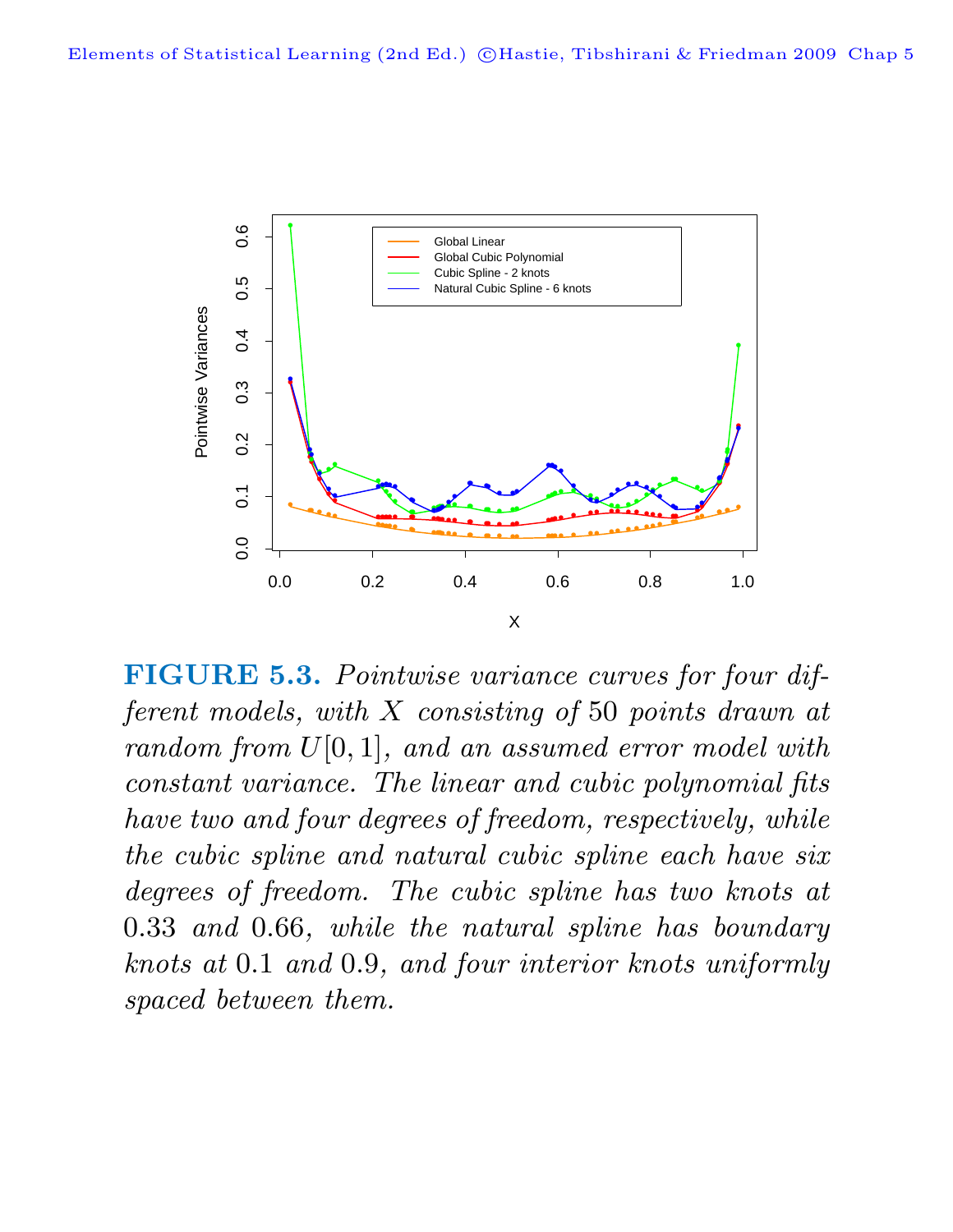

**FIGURE 5.4.** Fitted natural-spline functions for each of the terms in the final model selected by the stepwise procedure. Included are pointwise standard-error bands. The rug plot at the base of each figure indicates the location of each of the sample values for that variable  $(iittoned to break to$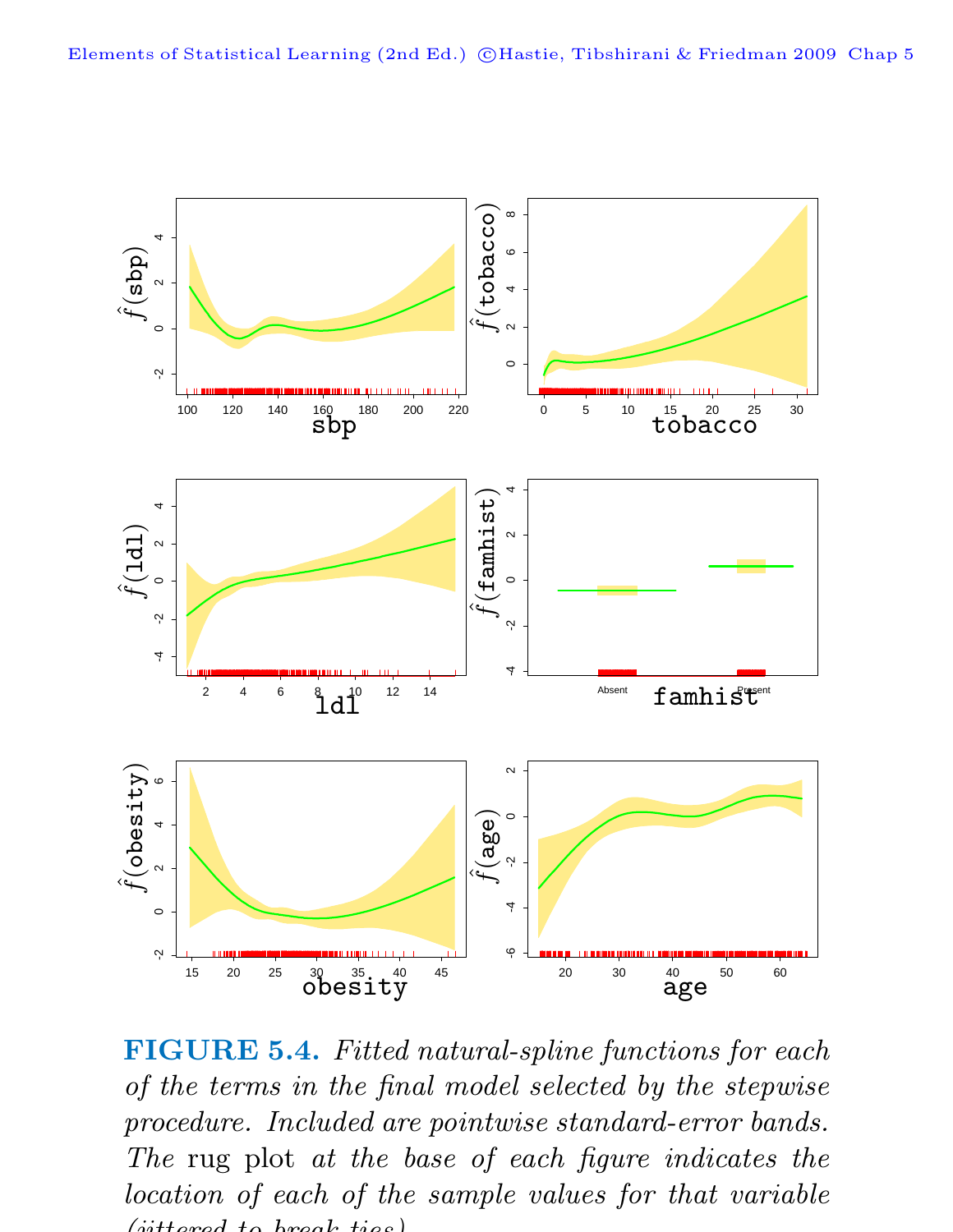

**FIGURE 5.5.** The top panel displays the log-periodogram as a function of frequency for 15 examples each of the phonemes "aa" and "ao" sampled from a total of 695 "aa"s and 1022 "ao"s. Each log-periodogram is measured at 256 uniformly spaced frequencies. The lower panel shows the coefficients (as a function of fre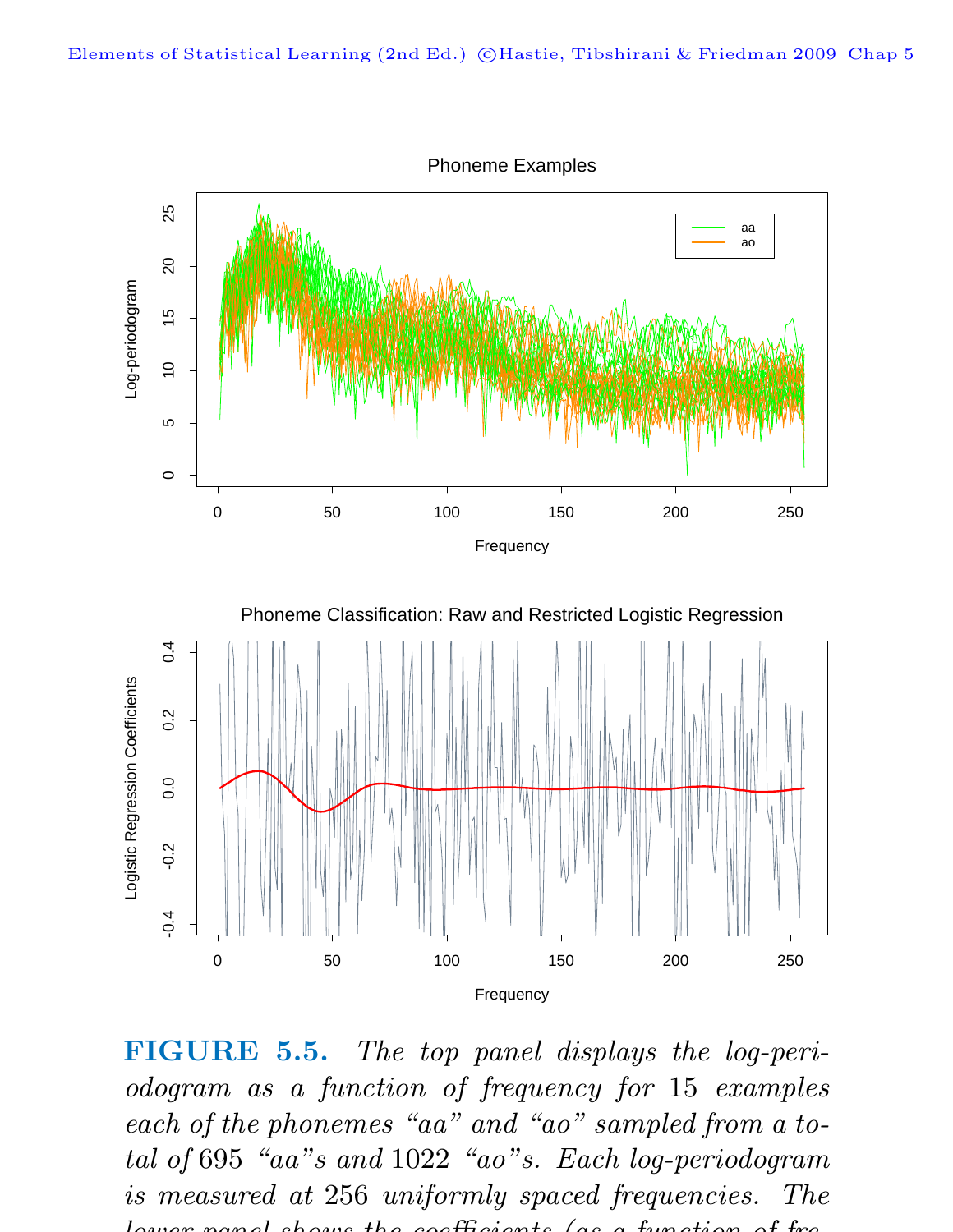

**FIGURE 5.6.** The response is the relative change in bone mineral density measured at the spine in adolescents, as a function of age. A separate smoothing spline was fit to the males and females, with  $\lambda \approx 0.00022$ . This choice corresponds to about 12 degrees of freedom.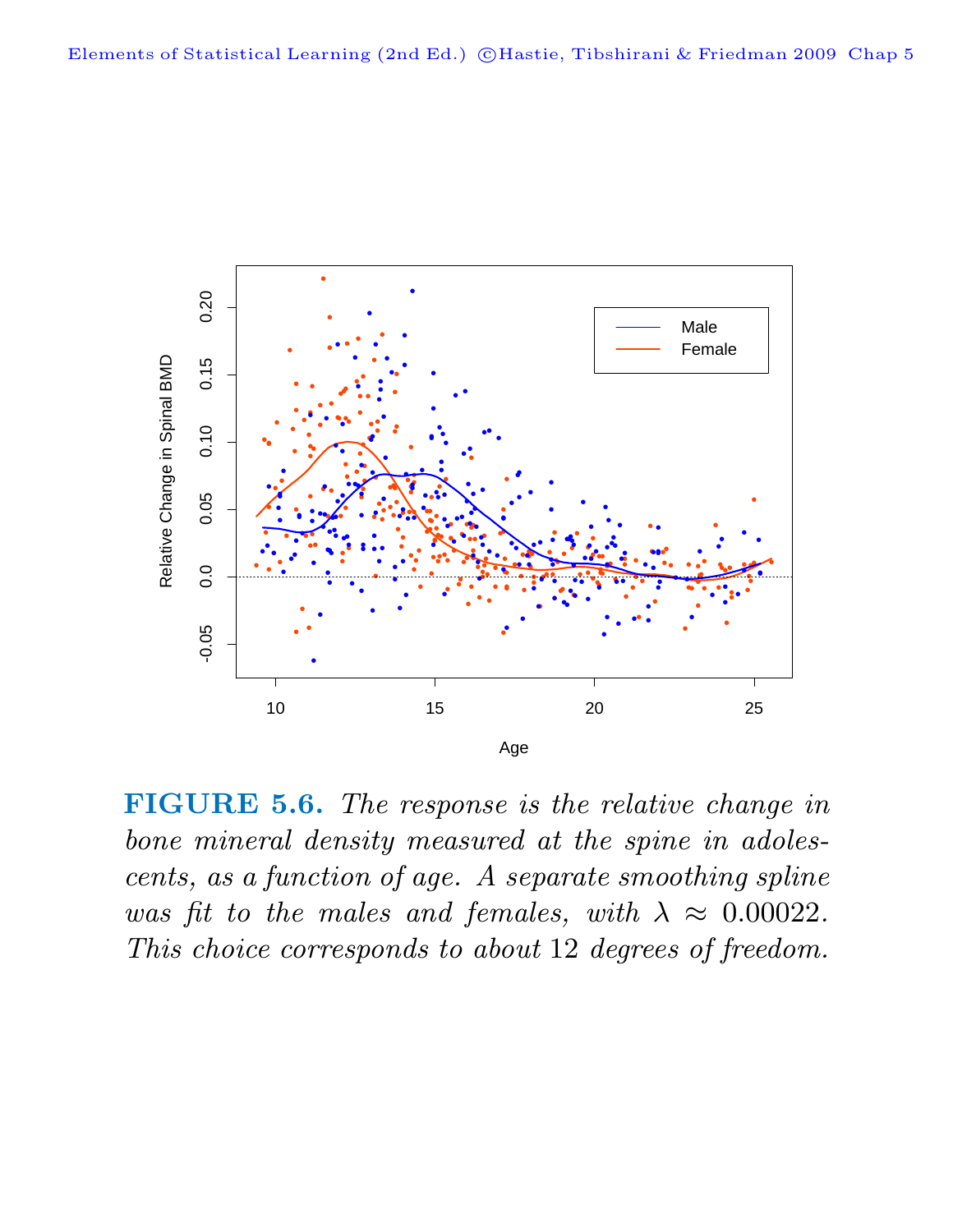

**FIGURE 5.7.** (Top:) Smoothing spline fit of ozone concentration versus Daggot pressure gradient. The two fits correspond to different values of the smoothing parameter, chosen to achieve five and eleven effective degrees of freedom, defined by  $df_{\lambda} = trace(S_{\lambda})$ . (Lower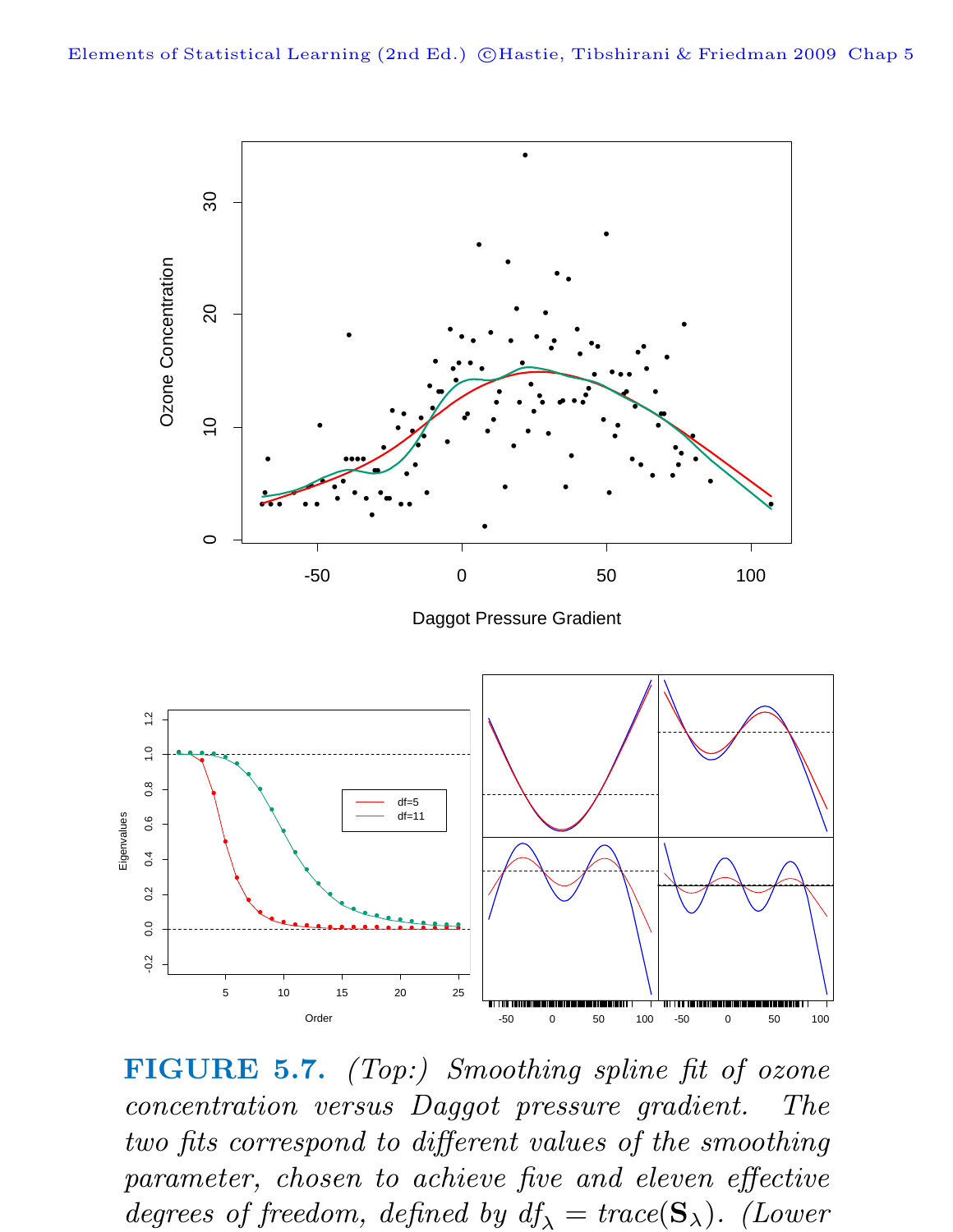

Equivalent Kernels

**FIGURE 5.8.** The smoother matrix for a smoothing spline is nearly banded, indicating an equivalent kernel with local support. The left panel represents the elements of **S** as an image. The right panel shows the equivalent kernel or weighting function in detail for the indicated rows.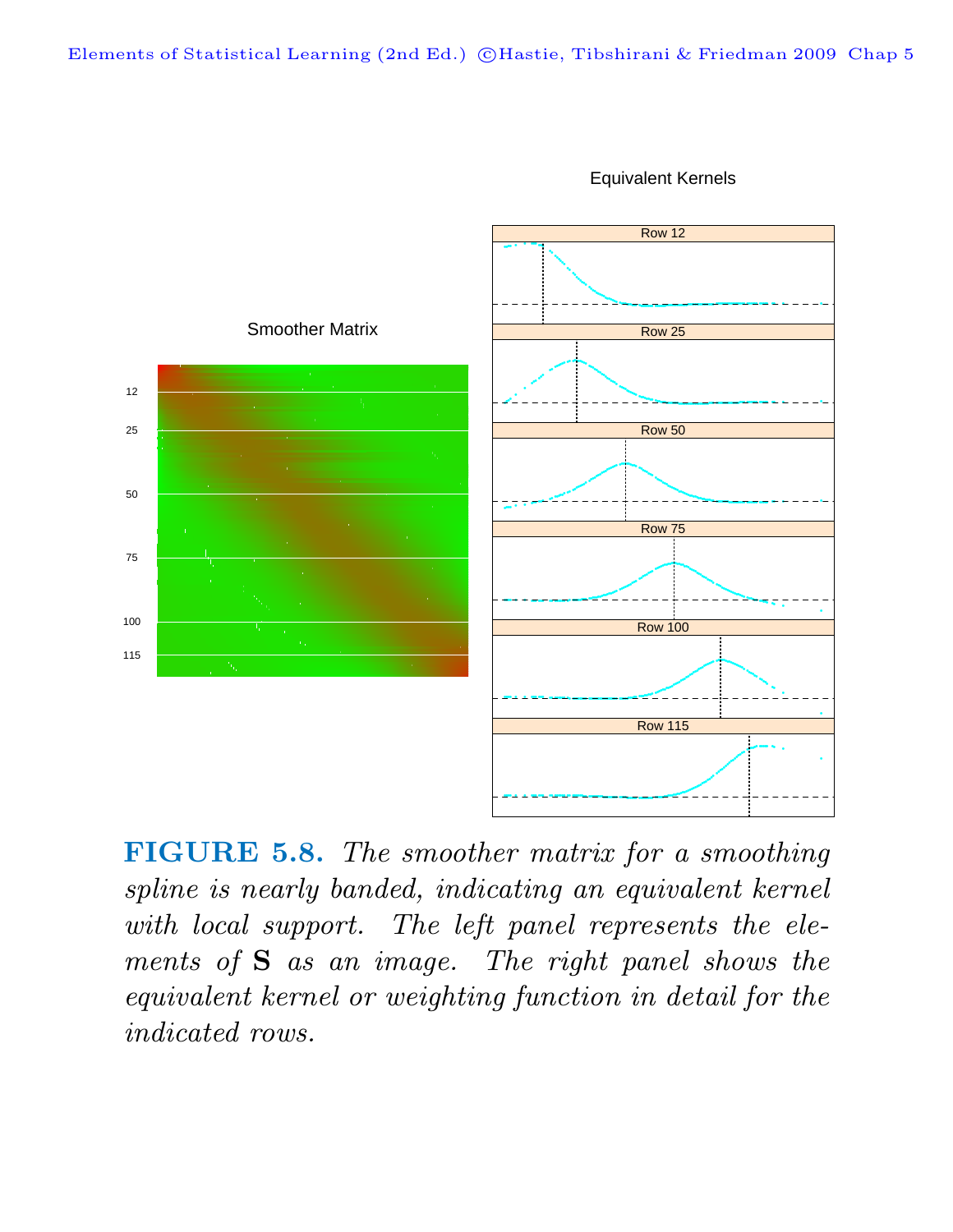

**FIGURE 5.9.** The top left panel shows the  $EPE(\lambda)$ and  $CV(\lambda)$  curves for a realization from a nonlinear additive error model  $(5.22)$ . The remaining panels show the data, the true functions (in purple), and the fitted curves (in green) with yellow shaded  $\pm 2\times$  standard error bands, for three different values of  $df_{\lambda}$ .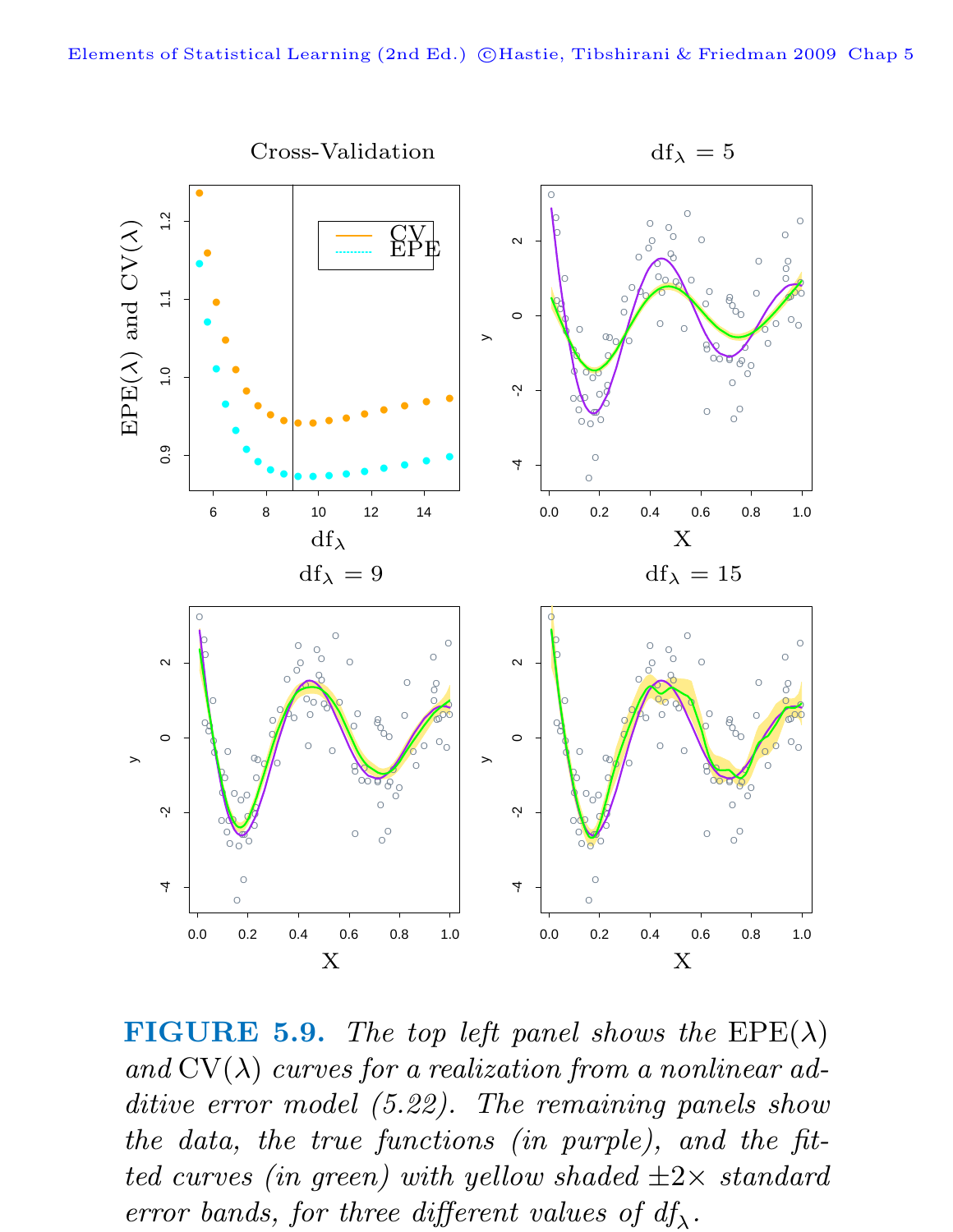Elements of Statistical Learning (2nd Ed.) ©Hastie, Tibshirani & Friedman 2009 Chap 5



**FIGURE 5.10.** A tensor product basis of B-splines, showing some selected pairs. Each two-dimensional function is the tensor product of the corresponding one dimensional marginals.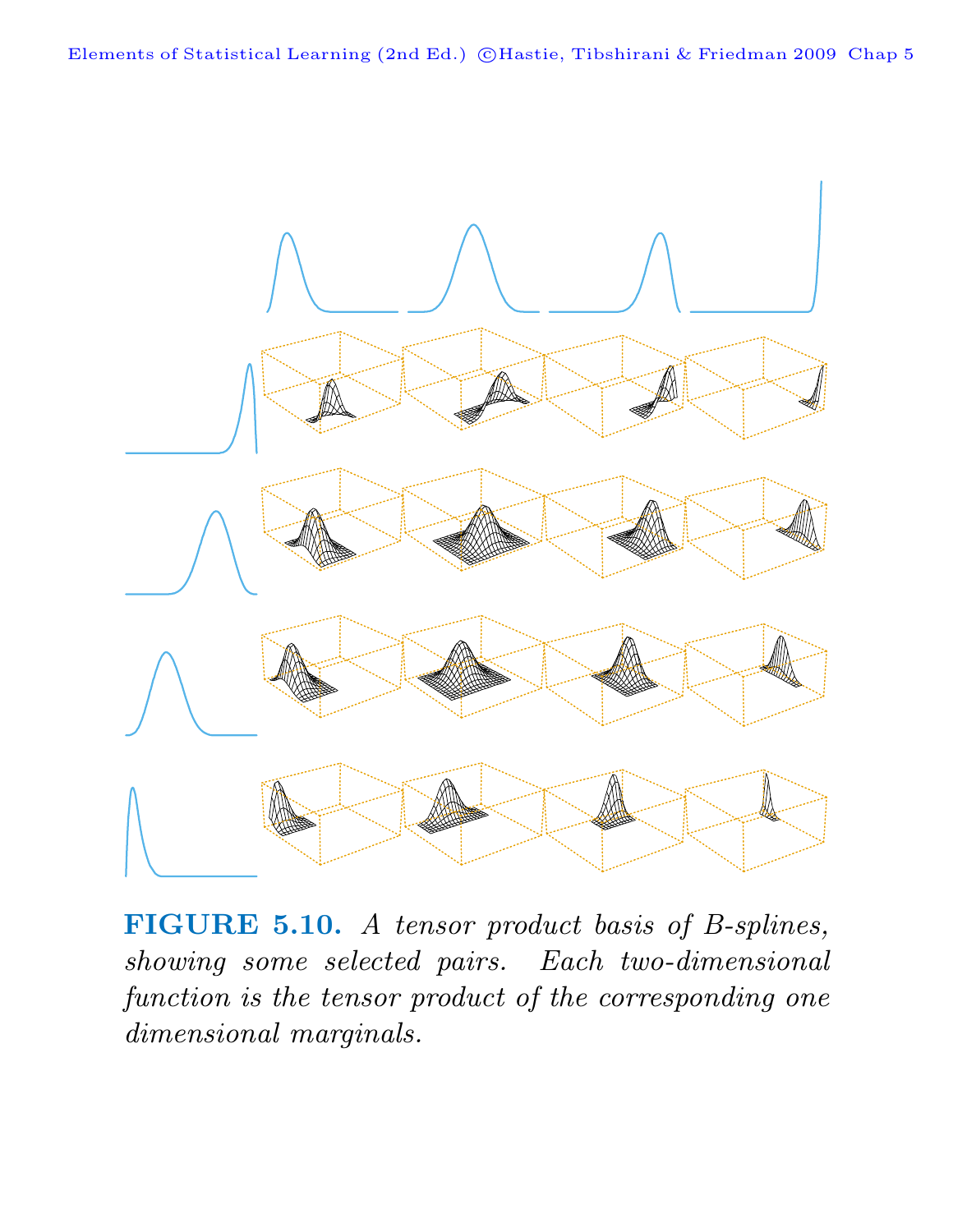

Additive Natural Cubic Splines - 4 df each

Natural Cubic Splines - Tensor Product - 4 df each



**FIGURE 5.11.** The simulation example of Figure 2.1. The upper panel shows the decision bound-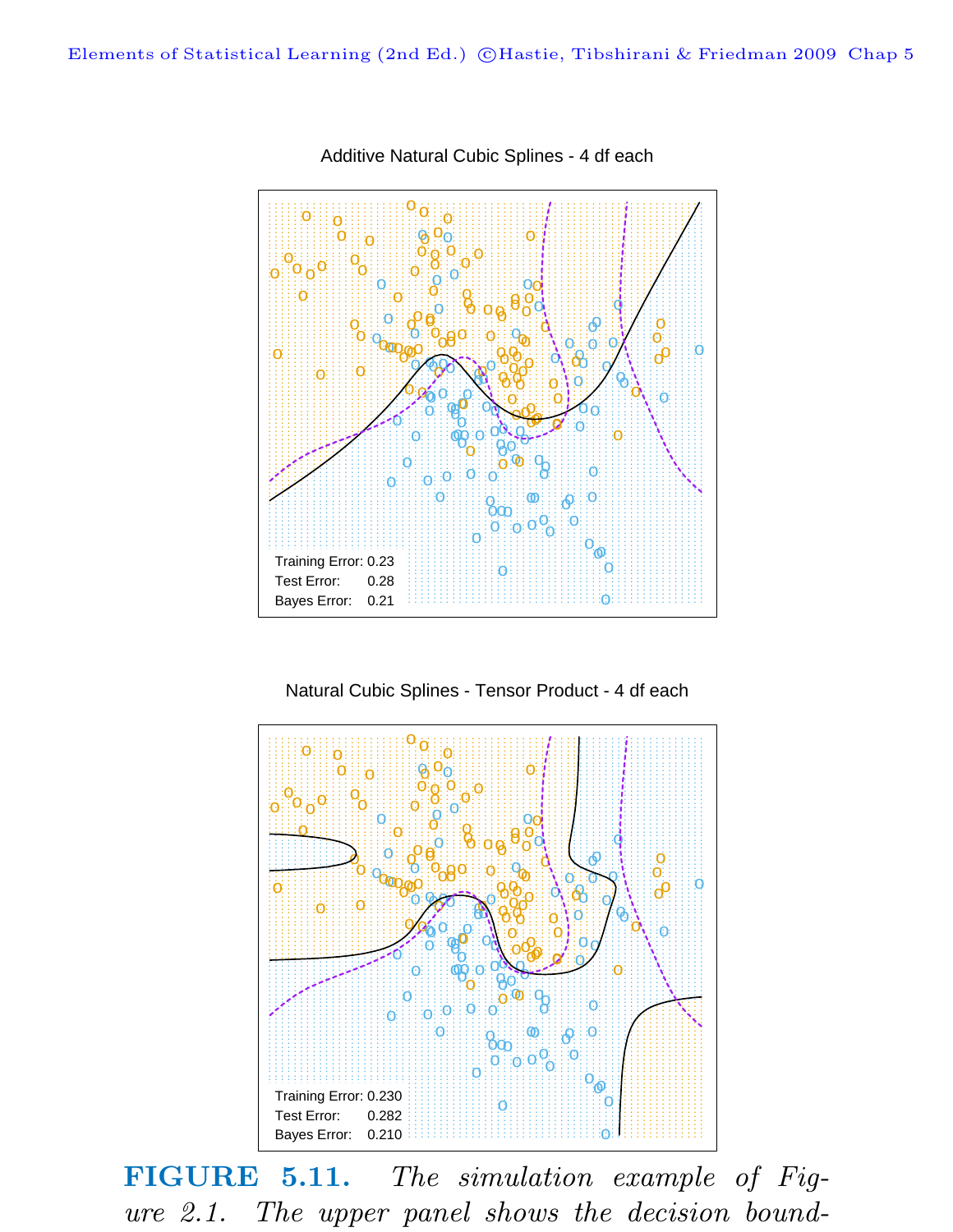

Systolic Blood Pressure

**FIGURE 5.12.** A thin-plate spline fit to the heart disease data, displayed as a contour plot. The response is systolic blood pressure, modeled as a function of age and obesity. The data points are indicated, as well as the lattice of points used as knots. Care should be taken to use knots from the lattice inside the convex hull of the data (red), and ignore those outside (green).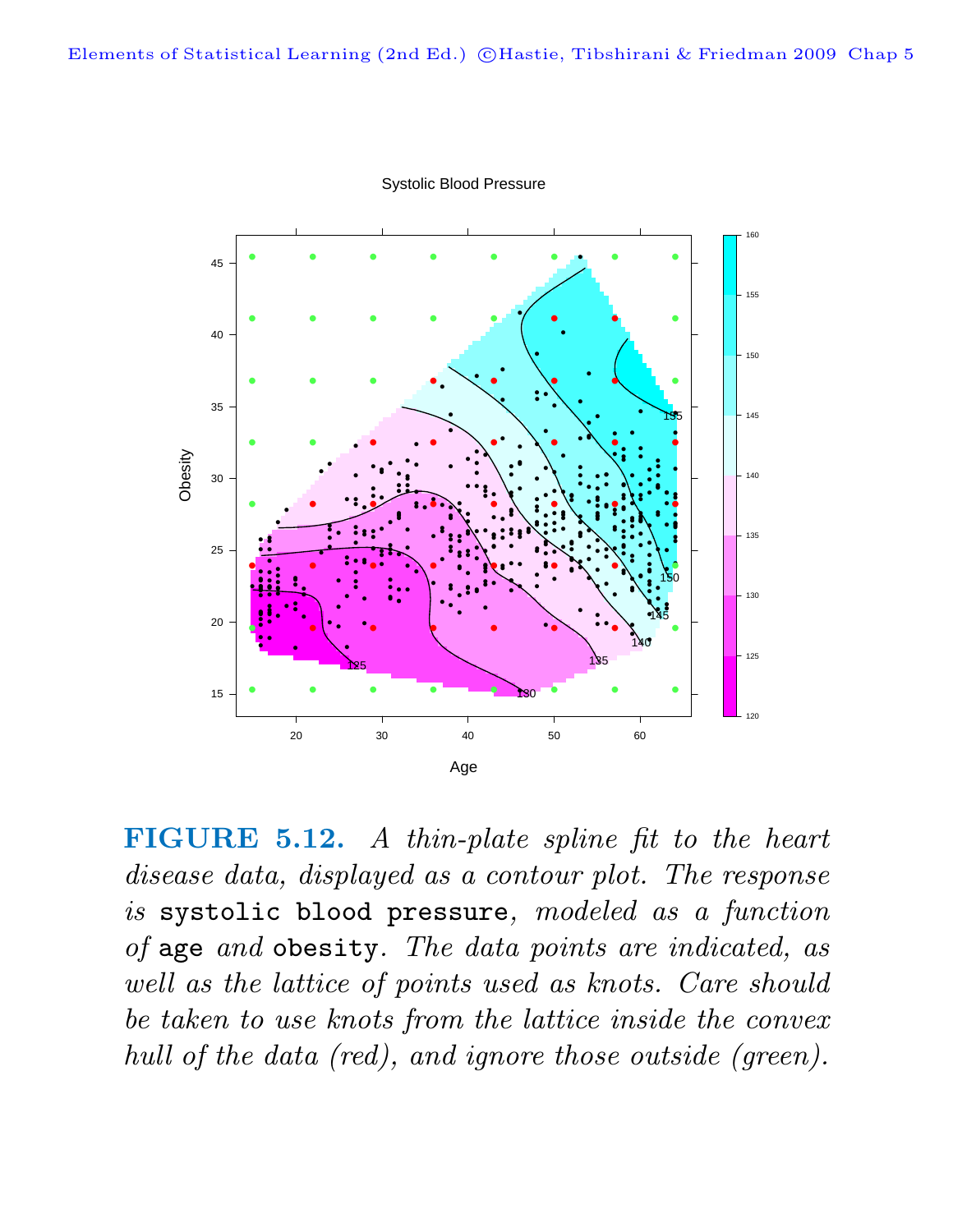

**FIGURE 5.13.** Radial kernels  $k_k(x)$  for the mixture data, with scale parameter  $\nu = 1$ . The kernels are centered at five points  $x_m$  chosen at random from the 200.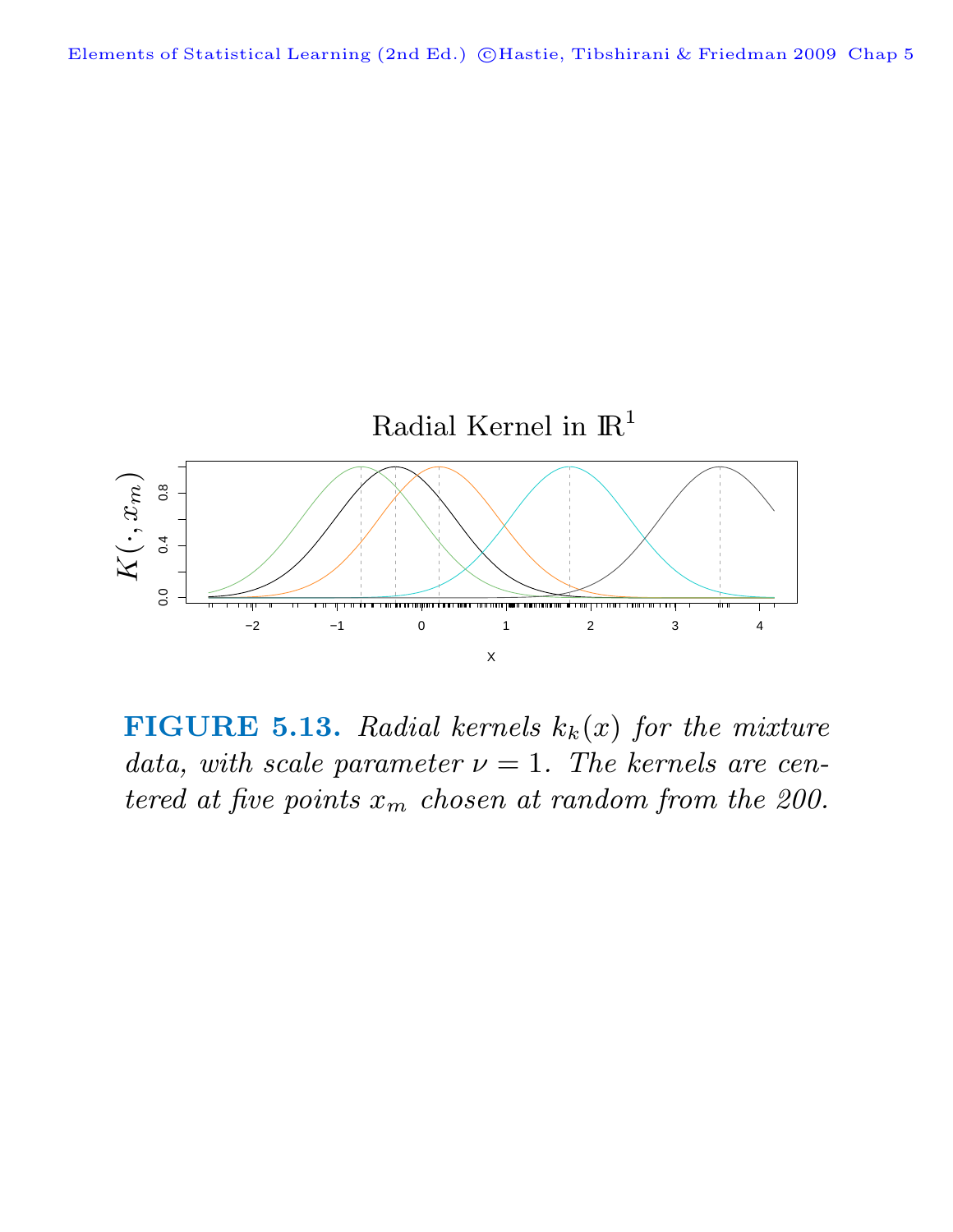

FIGURE 5.14. (Left panel) The first 16 normalized eigenvectors of K, the  $200 \times 200$  kernel matrix for the first coordinate of the mixture data. These are viewed as estimates  $\hat{\phi}_{\ell}$  of the eigenfunctions in (5.45), and are represented as functions in  $\mathbb{R}^1$  with the observed values superimposed in color. They are arranged in rows, starting at the top left. (Right panel) Rescaled versions  $h_{\ell} = \sqrt{\hat{\gamma}}_{\ell} \hat{\phi}_{\ell}$  of the functions in the left panel, for which the kernel computes the "inner product."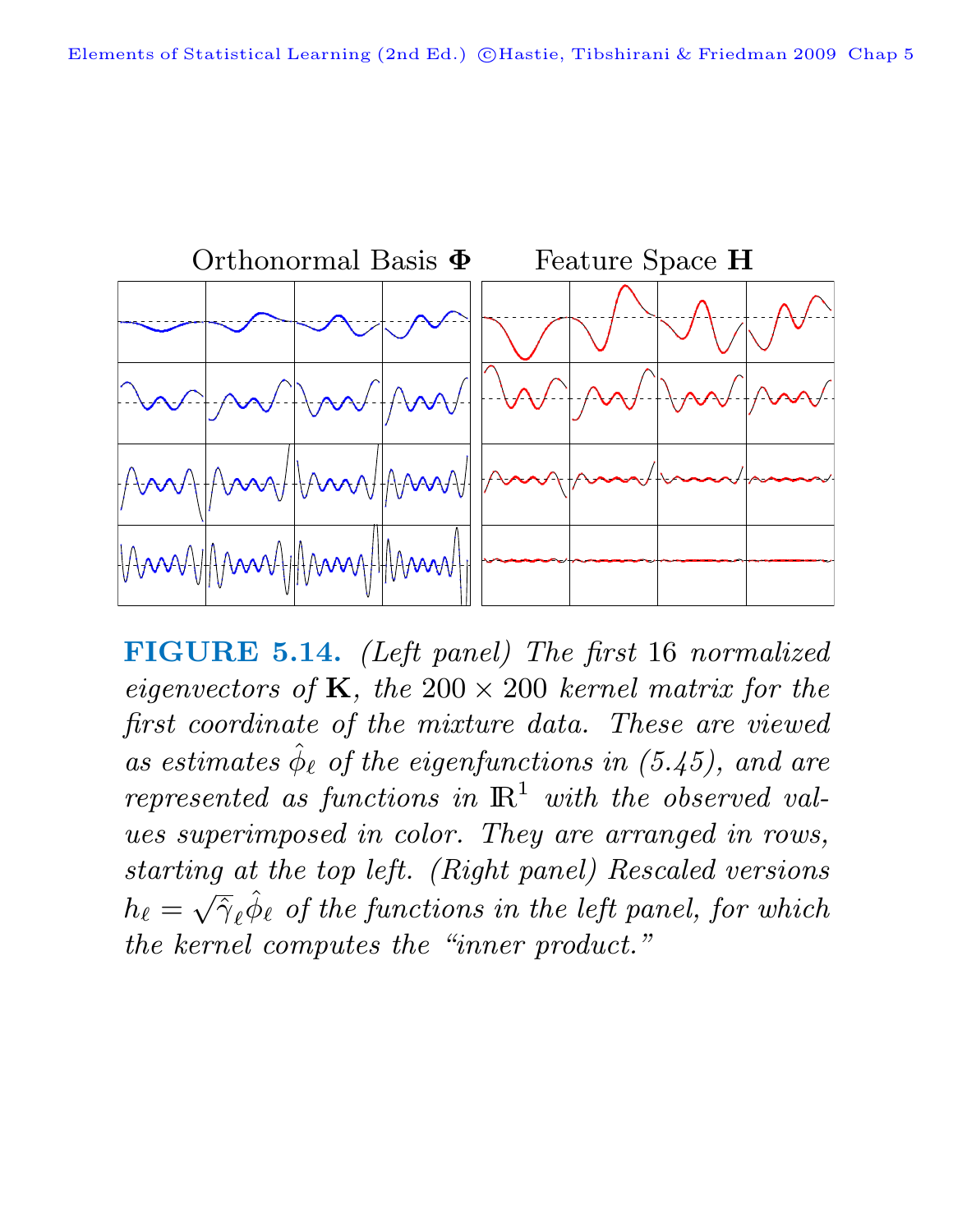

**FIGURE 5.15.** The largest 50 eigenvalues of **K**; all those beyond the 30th are effectively zero.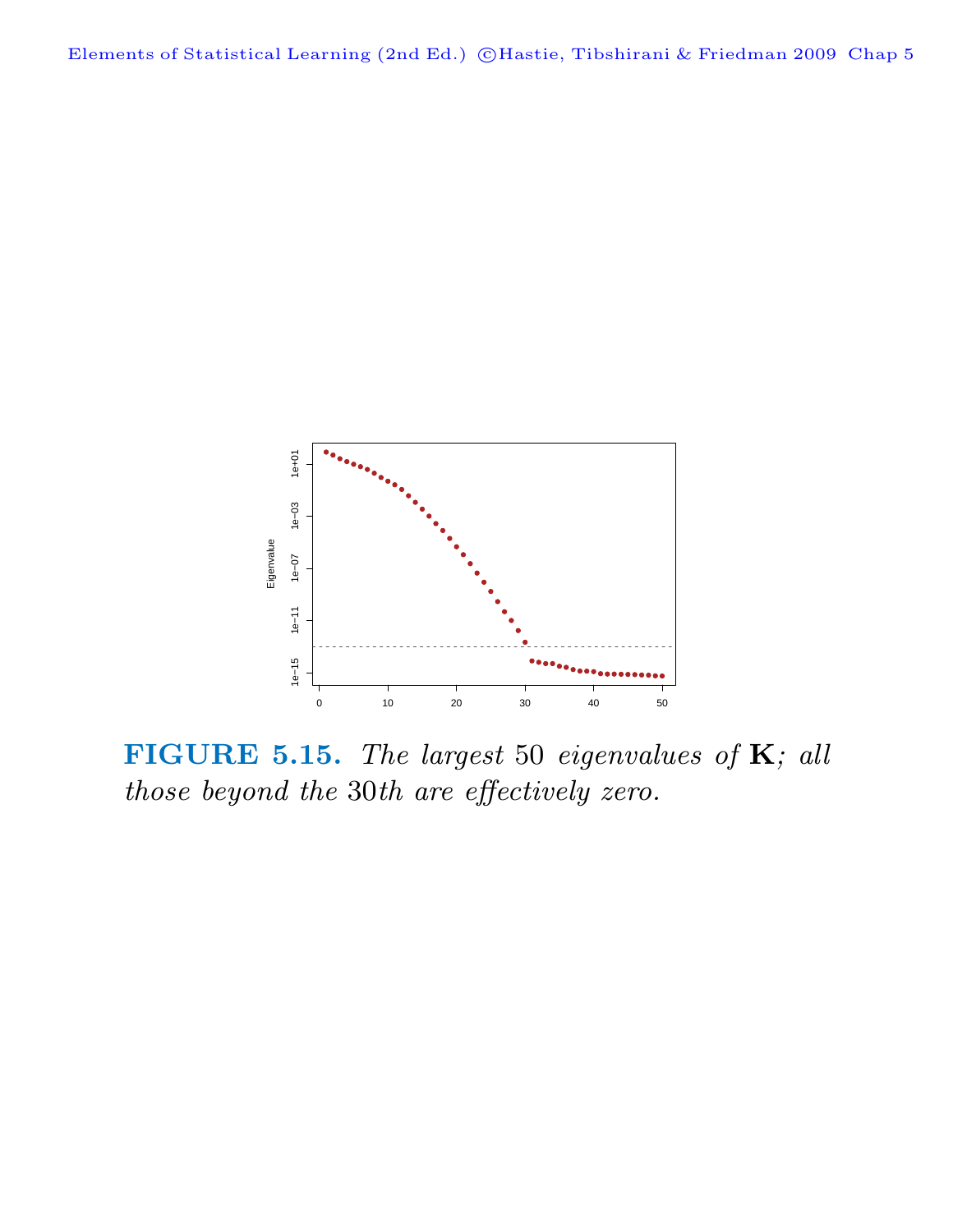

**FIGURE 5.16.** Some selected wavelets at different translations and dilations for the Haar and symmlet families. The functions have been scaled to suit the display.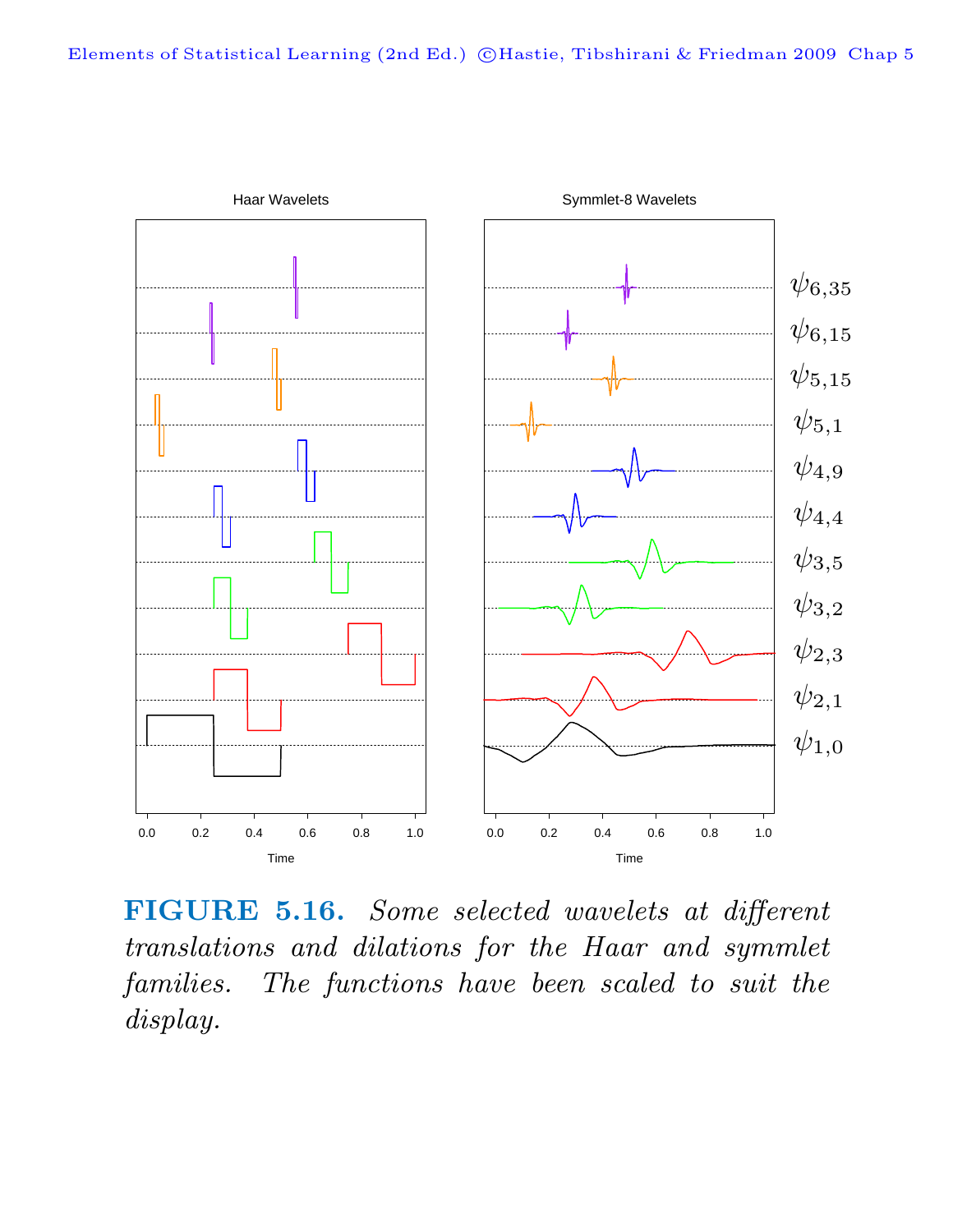



Wavelet Transform - WaveShrunk Signal



**FIGURE 5.17.** The top panel shows an NMR signal, with the wavelet-shrunk version superimposed in green. The lower left panel represents the wavelet trans-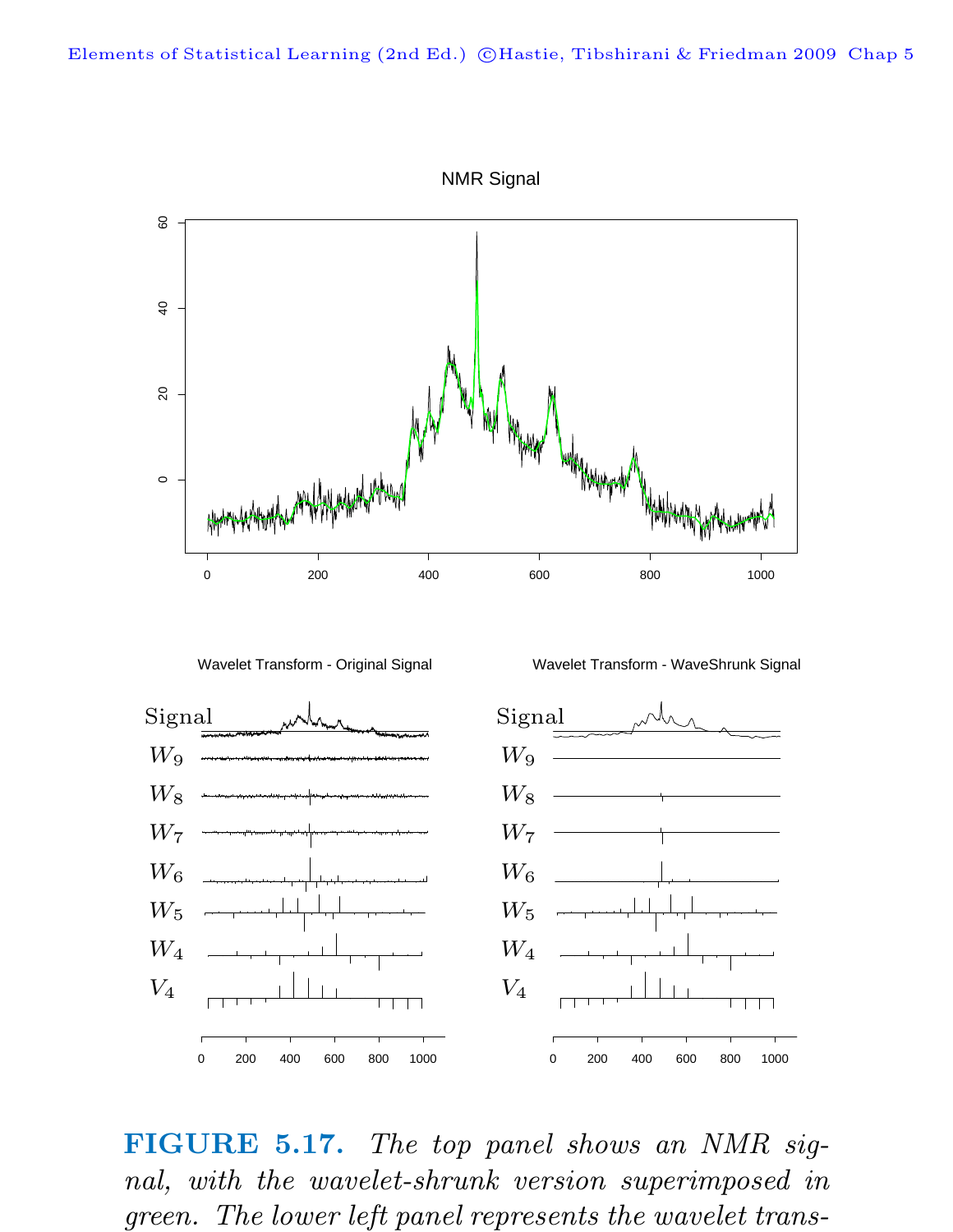

**FIGURE 5.18.** The Haar and symmlet father (scaling) wavelet  $\phi(x)$  and mother wavelet  $\psi(x)$ .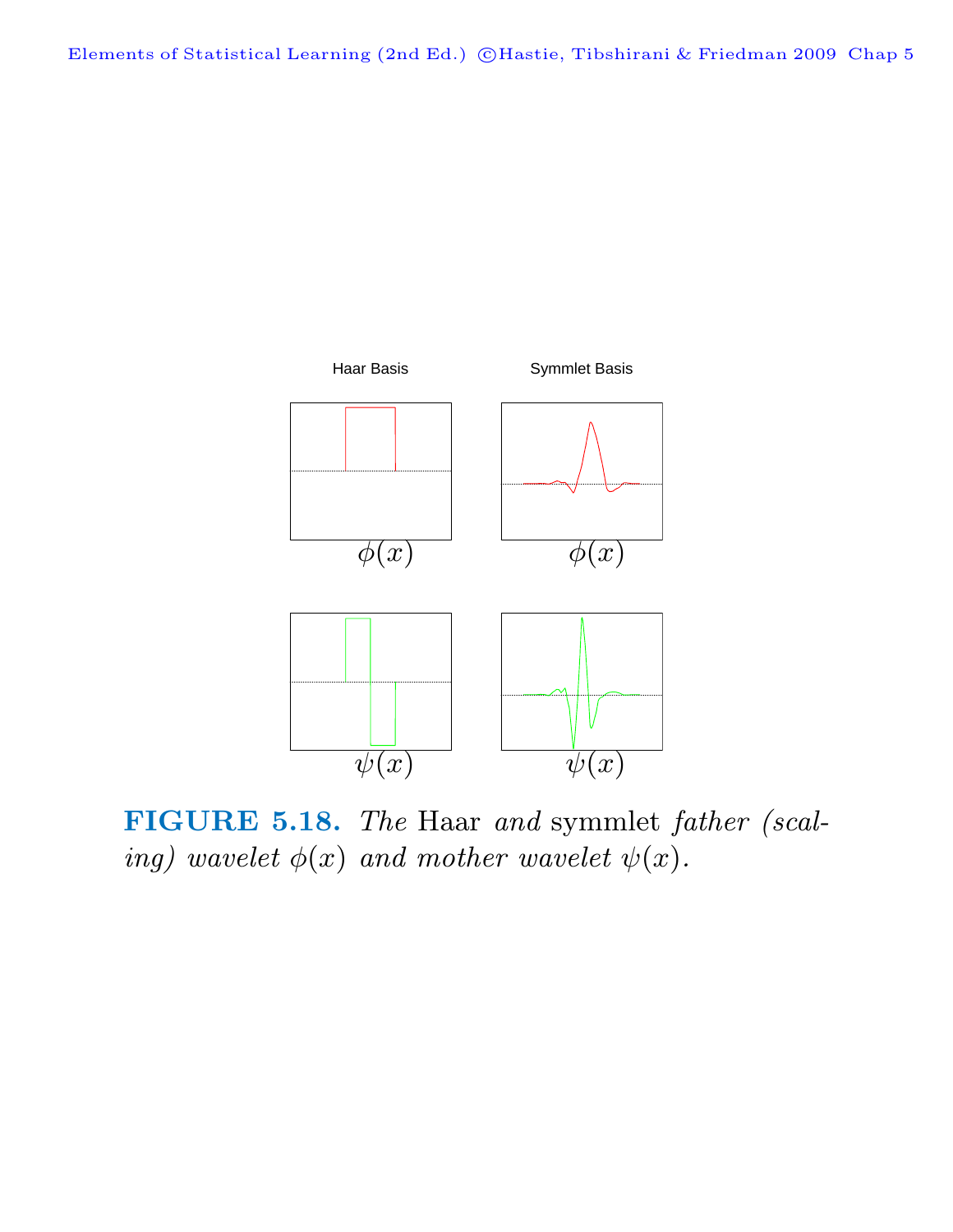

**FIGURE 5.19.** Wavelet smoothing compared with smoothing splines on two examples. Each panel compares the SURE-shrunk wavelet fit to the cross-validated smoothing spline fit.